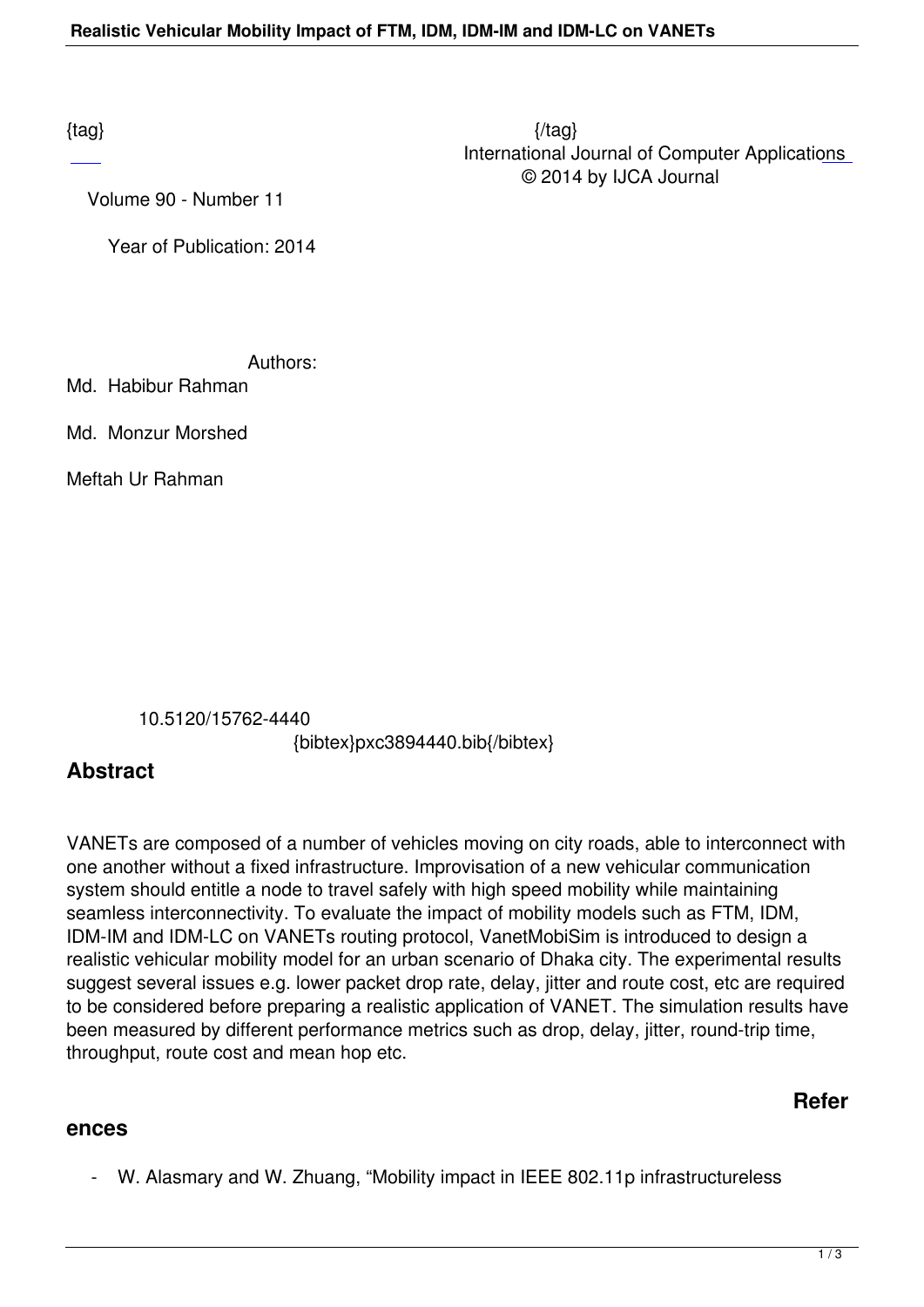vehicular networks," Journal in Ad Hoc Network, Mar. 2010.

D. Jiang and L. Delgrossi, "IEEE 802.11p: Towards an international standard for wireless access in vehicular environments," pp. 2036-2040, 2008.

 - T. Kaur and A. Verma, "Simulation and analysis of AODV routing protocol in VANETs," Int. Journal of Soft Computing and Engineering (IJSCE), Vol. 2(3), pp. 293-301, Jul. 2012.

 - V. Godbole, "Intelligent driver mobility model & traffic pattern generation based optimization of reactive protocols for vehicular ad-hoc networks," International Journal of Information and Network Security (IJINS), Vol. 2(3), pp. 207–214, Jun. 2013.

R. Boopathi and R. Priya, "Performance evaluation of AODV and OLSR in VANET under realistic mobility pattern," Int. Journal of Electronics and Communication Engineering & Technology, Vol. 4(2), pp. 58-71, 2013.

 - S. Xu, P. Guo, B. Xu and H. Zhou, "QoS evaluation of VANET routing protocols," Journal of Networks, Vol. 8(1), pp. 132-139, Jan. 2013.

H. Wang, G. Tan and J. Yang, "An improved VANET intelligent forward decision-making routing algorithm," Journal of Networks, Vol. 7(10), pp. 1546-1553, Oct. 2012.

M. Jerbi, S. Senouci and Y. Ghamri-Doudane, "Towards efficient geographic routing in urban vehicular networks," Trans. on Vehicular Technology, Vol. 58(9), pp. 5048-5059, Nov. 2009.

 - K. Lan and C. Chou, "Realistic mobility models for vehicular ad hoc network (VANET) simulations," 8th Int. Conf. on ITS Telecommunications, pp. 362-366, Oct. 2008.

 - C. Han, M. Dianati, R. Tafazolli, R. Kernchen and X. Shen, "Analytical study of the IEEE 802.11p MAC sub-layer in vehicular networks," Trans. on Intelligent Transportation Systems, Vol. 13(2), 873-886, Jun. 2012.

 - V. Cabrera, F. Ros and P. Ruiz, "Simulation-based study of common issues in VANET routing protocols," 69th Vehicular Technology Conference, 2009.

S. Gwalani, E. Belding-Royer and C. Perkins, "AODV-PA: AODV with path accumulation," Int. Conf. on Communications, Vol. 1 pp. 527-531, May 2003.

 - X. Du, Y. Wang, J. Ge and Y. Wang, "A method for security enhancements in AODV protocol," 17th Int. Conf. Proc. on Advanced Information Networking and Applications (ICPAINA), pp. 237-240, Mar. 2003.

A. Chintawar, M. Chatterjee and A. Vidhate, "Performance analysis of ad-hoc on-demand multipath distance vector routing protocol with accessibility and link breakage prediction," 2nd Int. Conf. and Workshop on Emerging Trends in Technology (ICWET), 2011.

 - S. Mallapur and S. Terdal, "Enhanced ad-hoc on-demand multipath distance vector routing protocol (EAOMDV)," International Journal of Computer Science and Information Security (IJCSIS), Vol. 7(3), Mar. 2010.

 - S. Kumar, S. Khimsara, K. Kambhatla, K. Girivanesh, J. Matyjas, and M. Medley, "Robust on-demand multipath routing with dynamic path upgrade for delay sensitive data over ad hoc networks," Journal of Computer Networks and Communications, 2013.

 - C. Perkins, S. Ratliff and J. Dowdell, "Dynamic manet on-demand routing," IETF Internet Draft, draft-ietf-manet-dymo-26.pdf, Feb. 25, 2013.

 - T. Clausen and P. Jacquet, "Optimized link state routing protocol for ad-hoc networks," Network Working Group, Internet Draft, rfc3626.txt, Oct. 2003.

M. Fiore, J. Härri, F. Fethi, and C. Bonnet, "Vehicular mobility simulation for VANETs." 40th IEEE Annual Simulation Symposium (ANSS), Mar. 2007.